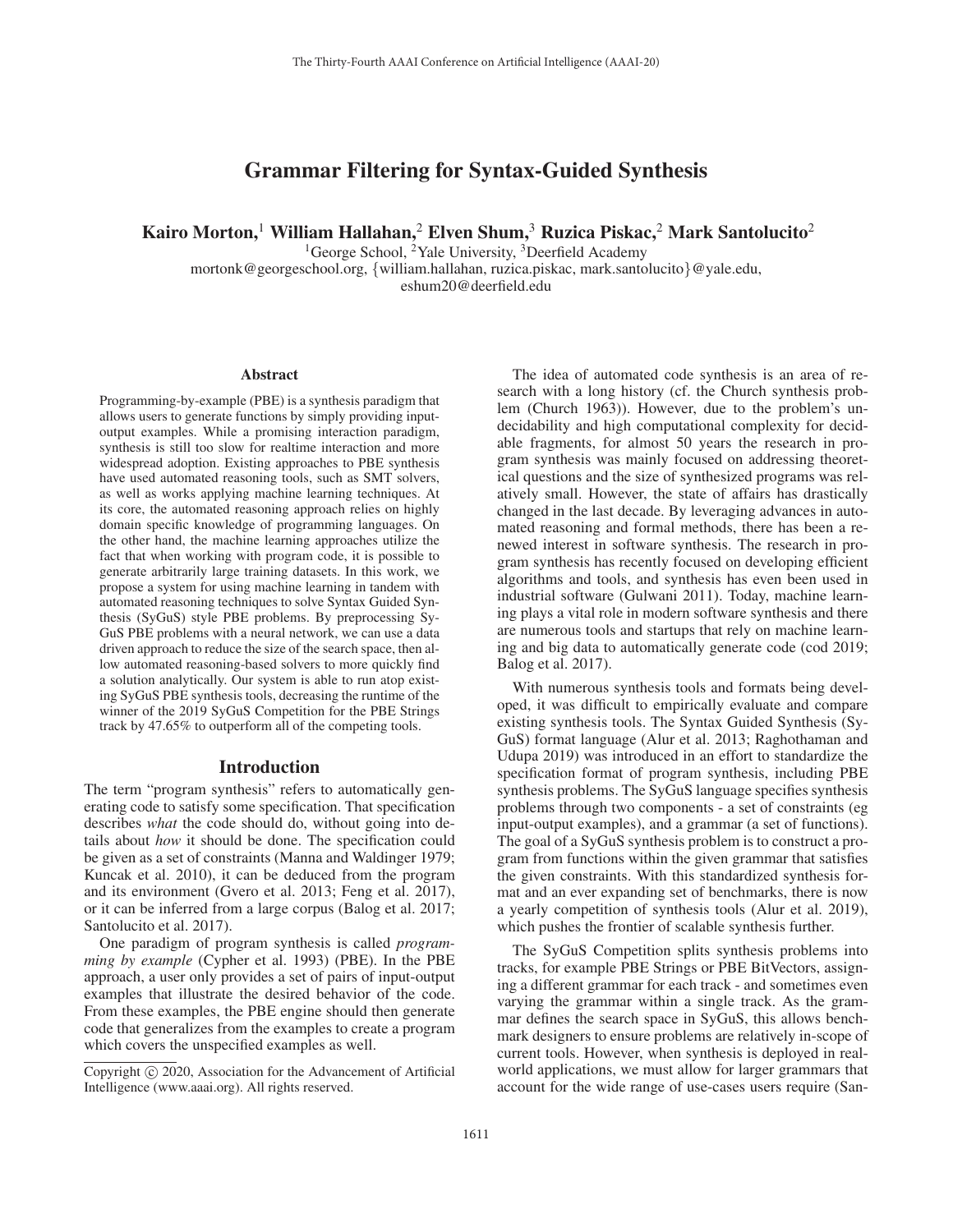tolucito, Hallahan, and Piskac 2019). While larger grammars allow for more expressive power in the synthesis engine, it also slows down the whole synthesis process.

In our own experimentation, we found that by manually removing some parts of the grammar from the SyGuS Competition benchmarks, we can significantly improve synthesis times. Accordingly, we sought to automate this process. Removing parts of a grammar is potentially dangerous though, as we may remove the possibility of finding a solution altogether. In fact, understanding the grammar's impact on synthesis algorithms is a complex problem, connected to the concept of overfitting (Padhi et al. 2019).

In this paper, we utilize machine learning to automate an analysis of a SyGuS grammar and a set of synthesis constraints. We generate a large number of SyGuS problems, and use this data to train a neural network. Given a new Sy-GuS problem, the neural network predicts how likely it is for a given grammar element to be critical to synthesizing a solution to that problem. Our key insight is that, in addition to criticality, we predict how much time we expect to save by removing this grammar element. We combine these predictions to efficiently filter grammars to fit a specific synthesis problem, in order to speed up synthesis times. Even with these reduced grammars, we are still able to find solutions to the problems.

We implemented our approach in a modular tool, GRT, that can be attached to any existing SyGuS synthesis engine as a blackbox. We evaluated GRT by running it on the Sy-GuS Competition Benchmarks from 2019 in the PBE Strings track. We found GRT outperformed CVC4, the winner of the SyGuS Competition from 2019, reducing the overall synthesis time by <sup>47</sup>.65%. Additionally, GRT was able to solve a benchmark for which CVC4 timed out.

In summary, the core contributions of our work are as follows:

- 1. A methodology to generate models that can reduce time needed to synthesize PBE SyGuS problems. In particular, our technique reduced the grammar by identifying which functions to try to eliminate to increase the efficiency of a SyGuS solver. It also learns a model to predict which functions are critical for a particular PBE problem.
- 2. A demonstration of the effectiveness of our methodology. We show experiments on existing SyGuS PBE Strings track that demonstrates the speed up resulting from using our filtering as a preprocessor for an existing SyGuS solver. Over the set of benchmarks, our techniques decreases the total time taken by synthesis by <sup>47</sup>.65%.

### Related

One approach to SyGuS is to directly train a neural network to satisfy the input/output examples (Andrychowicz and Kurach 2016; Devlin et al. 2017b; Graves, Wayne, and Danihelka 2014; Joulin and Mikolov 2015; Kaiser and Sutskever 2015; Chen, Liu, and Song 2017). However, such approaches struggle to generalize, especially when the number of examples is small (Devlin et al. 2017a). Some existing work (Wang et al. 2018; Bunel et al. 2018) aims to represent aspects of the syntax and semantics of a language in a neural

network. In contrast to these existing approaches, which aim to outright solve SyGuS problems, our work acts as a preprocessor for a separate SyGuS solver. However, one could also explore using our work as a preprocessor for one of these existing neural network directed synthesis approaches. Other works have explored combining logic-directed and machine learning guided synthesis approaches (Nye et al. 2019). This work sought to split synthesis tasks between generating high level sketches with neural networks, and fill in the holes of the sketch with an enumerative solver. Our work could be complementary to this, by assisting in pruning of the search space needed to fill in the holes.

Like our work, DeepCoder (Balog et al. 2017) and Neural-Guided Deductive Search (NGDS) (Kalyan et al. 2018) identify pieces of a grammar that should be removed from the grammar. However, in our parlance, these works only consider *criticality*, which measures how important a part of the grammar is to completing synthesis. Unlike our work, they do not consider the time savings from removing or keeping a part of the grammar. NGDS (Kalyan et al. 2018) does note that different models could be trained for different pieces of a grammar, however, it provides no means of automating this process. Rather, the user would have to manually elect to train individual neural networks for different grammatical elements. Work by Si et al (Si et al. 2018) aims to learn an efficient solver for a SyGuS from scratch, rather than, as in our work, acting as a preprocessor for a separate solver.

### Background

A SyGuS synthesis problem is a tuple  $(C, G)$  of constraints, C, and a context-free grammar, G. In our case we restrict the set of constraints to the domain of PBE, so that all constraints are in the form of pairs  $(i, o)$  of input-output examples. We write  $G \setminus g$  to denote the grammar  $G$ , but without the terminal symbol  $g$ . The set of terminal symbols are the component functions that can be used in constructing a program (e.g. +, -, str.length). We also use the notation,  $\pi(G)$ , to denote the projection of  $G$  into its set representation, which is the set of the terminal symbols in the grammar.

The problem statement of syntax-guided synthesis (Sy-GuS) is; given a grammar,  $G$ , and a set of constraints  $C$ , find a program,  $P \in G$ , such that the program satisfies all the constraints –  $\forall c \in C.P \vdash c$ . For brevity, we equivalently write  $P \vdash C$ . If our synthesis engine is able to find such a program in t seconds or less, we write that  $(G, C) \rightsquigarrow_t P$ . We use the notation  $T^C$  to indicate the time to run  $(G, C) \rightsquigarrow_t P$ use the notation  $T_G^C$  to indicate the time to run  $(G, C) \rightsquigarrow_t P$ .<br>If the SyGuS solver is not able to find a solution within the If the SyGuS solver is not able to find a solution within the timeout  $(T_G^C > t)$ , we denote this as  $(G, C) \nrightarrow_t P$ . We typically set a timeout on all synthesis problems of 3600 typically set a timeout on all synthesis problems of 3600 seconds, the same value of the timeout used in the SyGuS competition. We write  $(G, C) \rightsquigarrow P$  and  $(G, C) \not\rightsquigarrow P$  as<br>shorthand for  $(G, C)$   $\rightsquigarrow$  and  $(G, C)$   $\rightsquigarrow$  areas  $P$  reshorthand for  $(G, C) \rightsquigarrow_{3600} P$  and  $(G, C) \not\rightsquigarrow_{3600} P$ , respectively spectively.

We define  $G$  as the grammar constructed from the maximal set of terminal symbols we consider for synthesis. We call a terminal, g, within a grammar, *critical* for a set of constraints, C, if  $(G \setminus g, C) \not\rightarrow P$ . For any given set of constraints if a solution exists with G there is also a grammar straints, if a solution exists with  $G$ , there is also a grammar,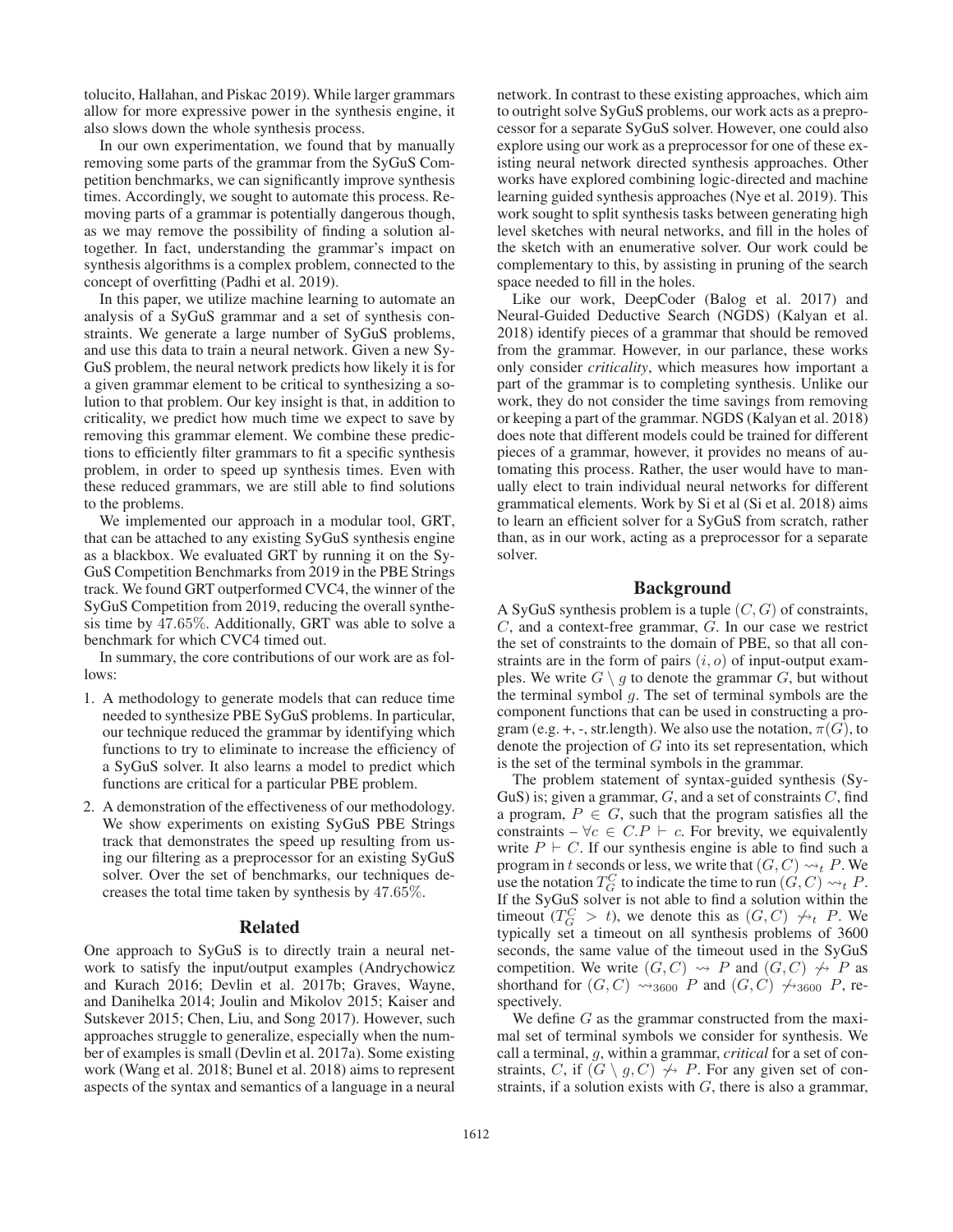

Figure 1: GRT uses the grammar  $G$  and constraints  $C$  to predict how critical each function is, and the amount of time that would be saved by eliminating it from the grammar. Then, it outputs a new grammar  $G^*$ , which it expects will speed up synthesis over the original grammar (that is it expects that synthesis over the original grammar (that is, it expects that  $T_{G^*}^C < T_G^C$ ).

 $G_{crit}$ , that contains exactly the critical terminal symbols required to find a solution. More formally,  $G_{crit}$  is constructed such that

$$
(G_{crit}, C) \rightsquigarrow P \land \forall g \in G_{crit}. (G \setminus g, C) \not\rightsquigarrow P
$$

Note that  $G_{crit}$  is not unique.

The goal of our work is to find a grammar,  $G^*$ , where  $G_{m+1} \subset \pi(G^*) \subset \pi(G)$  This will vield a grammar  $\pi(G_{crit}) \subseteq \pi(G^*) \subseteq \pi(G)$ . This will yield a grammar<br>that removes some noncritical terminal symbols so that the that removes some noncritical terminal symbols so that the search space is smaller, but still sufficient to construct a correct program.

# **Overview**

Our system, GRT, works as a preprocessing step for a Sy-GuS solver. The goal of GRT is to remove elements from the grammar and thus, by having a smaller search space, save time during synthesis. To do this we combine two metrics, as shown in Figure 1: our predicted confidence that a grammar element is not needed, and our prediction of how much time will be saved by removing that element. We focus on removing only elements where we are both confident that the grammar element is noncritical, and that removing the grammar element significantly impacts synthesis times. By giving the constraints and the grammar definition to GRT, we predict which elements of the grammar can be safely removed. By analyzing running times we predict which of these elements are benefical to remove. We describe GRT in three sections, addressing dataset generation, the training stage, and our evaluation.

# Data Generation

In order to learn a model for GRT, we need to generate a labelled dataset that maps constraints to grammar components in  $G<sub>crit</sub>$ . This will allow us to predict, given a new set of constraints  $C'$ , which grammar elements are noncritical for

synthesis, and accordingly prune our grammar. The generation of data for application to machine learning for program synthesis is a nontrivial problem, requiring careful construction of the dataset (Shin et al. 2019). We break the generation of this dataset into two stages: first, we generate a set of programs,  $P$  from G. Then, for each program in  $P$ , we generate constraints for that program. We additionally need a dataset of synthesis times, in order to predict how long synthesis takes for a given set of constraints.

# Criticality Data

To generate a set of programs  $P$ , that can be generated from a grammar  $G$ , we construct a synthesis query with no constraints. We then run CVC4 with the command --sygus-stream, which instructs CVC4 to output as many solutions as it can find. With no constraints, all functions satisfy the specification, and CVC4 will generate all permutations of (well-formed and well-typed) functions in the grammar, until the process is terminated (we terminate after generating n programs). Because CVC4 generates solutions of increasing size, we collect all generated programs, then shuffle the order to prevent data bias with respect to the order (size) in which CVC4 generated programs.

After generating programs, we generate corresponding constraints (in the form of input-output examples for PBE) for these functions. To do this, for each program, P, we randomly generate a set of inputs  $I$ , and compute the inputoutput pairs  $C = \{(i, P(i)) \mid i \in I\}$ . We then form a SyGuS problem  $(G, C)$ , where we know that the program P satisfies the constraints, and is part of the grammar:  $P \vdash C$  and  $P \in G$ . This amounts to programs that *could* be synthesized from the constraints (i.e.  $(G, C) \rightsquigarrow_{\infty} P$ ). It is important that our dataset represent programs that *could* be synthesized as our dataset represent programs that *could* be synthesized, as opposed to what *can* be synthesized (i.e.  $(G, C) \rightsquigarrow_{3600} P$ ).<br>This is important because we will use this data set to try to This is important because we will use this data set to try to learn the "semantics" of constraints, and we do not want to use this data set to additionally, inadvertently learn the limitations of the synthesis engine.

At this point, we have now constructed a dataset of triples of grammars (fixed for all benchmarks), constraints, and programs,  $D = \{(G, C_1, P_1) \dots (G, C_n, P_n)\}\.$  In order to use  $D$  to helps us predict  $G_{crit}$ , we break up each triple by splitting each constraint set C into its individual constraints. For a triple  $(G, C, P)$ , where  $C = \{c_1 \dots c_m\}$ , we generate a new set of triples  $\{(G, c_1, P) \dots (G, c_m, P)\}\)$ . The union of all these triples of individual constraints form our training set,  $TR_{crit}$ , that will be used to predict critical functions in the grammar for a given set of constraints.

#### Timing Data

In addition to a training set for predicting  $G_{crit}$ , we also need a separate training set for predicting the time that can be saved by removing a terminal from the grammar. This dataset maps grammar elements  $g \in G$  to the effect on synthesis times,  $\mathbb{R}$ , when g is dropped from the grammar. To do this we require synthesis problems that more closely model the types of constraints that humans typically write. We collect these set of benchmarks from users of the live coding interface for SyGuS (Santolucito, Hallahan, and Piskac 2019).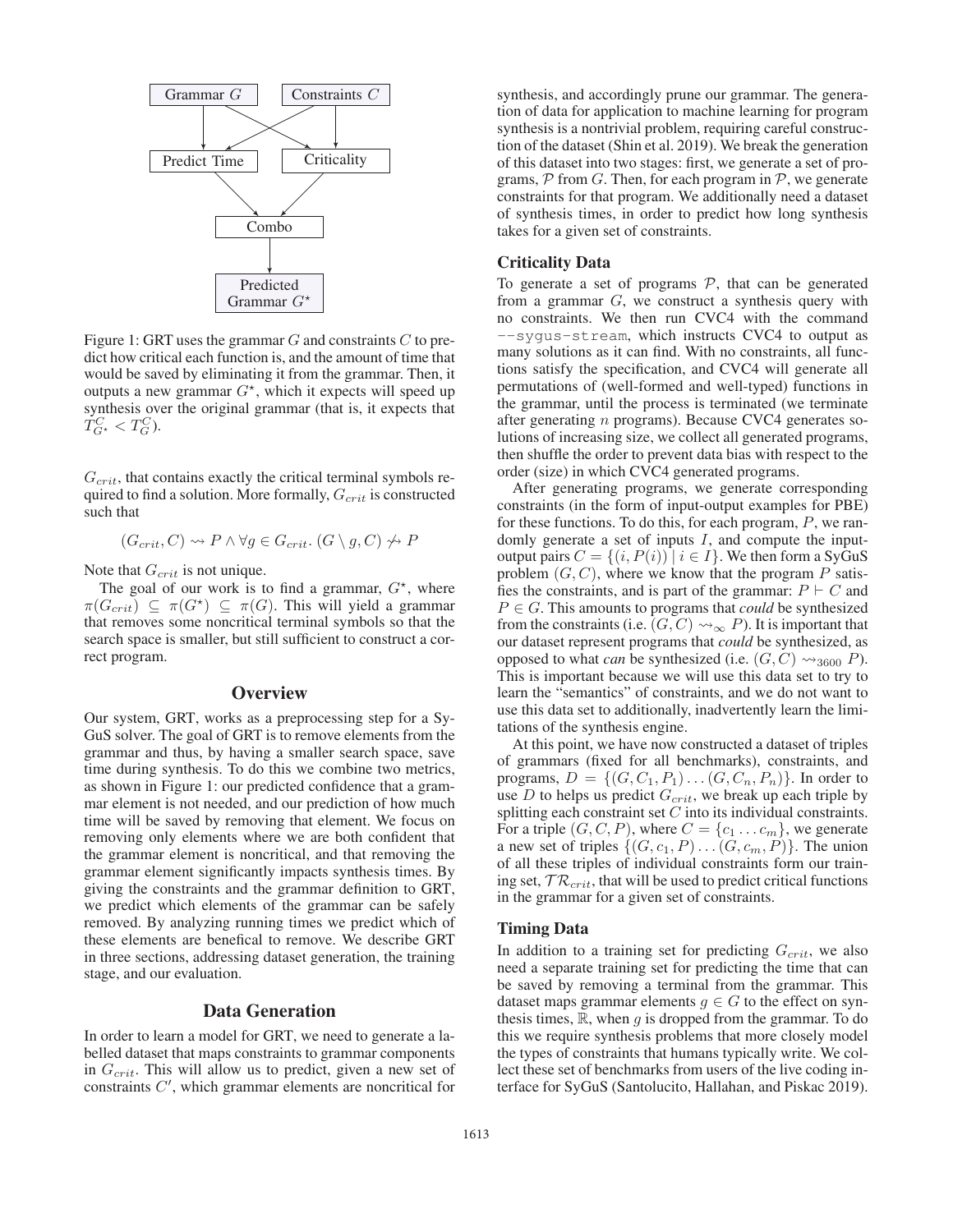Because we had limited number of human-generated constraint examples, we augmented this with constraints generated from  $\mathcal{TR}_{crit}$ .

We run synthesis for each problem with the full grammar, as well as with all grammars constructed by removing one element, g. For every synthesis problem benchmark,  $1 \leq$  $i \leq m$ , we record the difference in synthesis times between running with the full grammar, and removing  $g$ :

$$
T_G^{C_i} - T_{G \setminus g}^{C_i} \tag{1}
$$

Thus, we create a training set,  $TR_{time}$ , relating each terminal  $q \in \pi(G)$  and a set of constraints, to the time it takes to synthesize a solution without that terminal.

### Training

# Predicting criticality

Our goal is to predict, given a set of constraints  $C$ , if a terminal g belongs to the set of terminals  $\pi(G_{crit})$  for C. To do this, we use a Feedforward Neural Network (Multi-Layer Perceptron), with an extra embedding layer to encode the string valued input-output examples into feature vectors. We train the neural network to predict the membership of each terminal  $g \in \pi(G)$  to the critical set  $\pi(G_{crit})$ , based on a single constraint  $c \in C$ . This prediction produces a 1D binary vector of length  $|\pi(G)|$ , where 1 at position i in the binary vector indicates the terminal in position  $i$  is predicted to belong to the critical set.

When a SyGuS problem has multiple ( $|C| \ge 2$ ) constraints, we run our prediction on each constraint individually. We then use a voting mechanism to come to consensus on the construction of  $G^*$ . After computing  $|C|$  binary<br>vectors across all constraints the vectors are summed to provectors across all constraints, the vectors are summed to produce a final voting vector. The magnitude of each element in this final voting vector represents the number of votes "from each constraint" that the terminal represented by that element is in the critical set. We then use this final voting vector in combination with our time predictions.

### Predicting time savings

It is only worthwhile to remove a terminal symbol g from<br>a grammar G if  $T<sup>C</sup>$  is less than  $T<sup>C</sup>$  If a g stands to only a grammar G if  $T_{G\setminus g}^C$  is less than  $T_G^C$ . If a g stands to only give us a small gain in synthesis times it may not be worth give us a small gain in synthesis times, it may not be worth the risk that we incorrectly predicted its criticality.

To predict the amount of time saved by removing a terminal  $q$  we examine the distribution of times in our training set  $TR_{time}$ . For each terminal g, we calculate  $A<sub>g</sub>$ , the average time increase that results from removing  $g$  from the grammar. Denoting the time to run  $(G, C) \rightsquigarrow P$  as  $T_G^C$ , we can write  $A_{\sigma}$  as: write  $A<sub>q</sub>$  as:

$$
A_g = \frac{\sum_{i=1}^n T_G^{C_i} - T_{G \setminus g}^{C_i}}{n}
$$

If a terminal g has a negative  $A_g$ , then removing it from<br>a grammar actually slows down synthesis on average. As the grammar actually slows down synthesis, on average. As such, dropping the terminal from the grammar is not generally helpful. Thus, we only consider those terminals with a positive  $A_q$  in our second step.

# Combining predictions

With our predictions of the criticality a terminal  $g$  and of time saved by removing  $g$ , we must make a final decision on whether or not we should remove  $q$ . To do this, we take the top three terminals with the greatest average positive impact on synthesis time over the training set, as computed with  $A<sub>q</sub>$ . These tended to be terminals that mapped between types which saved more time due to the internal mechanisms and heuristics of the CVC4 solver. We then use the final voting vector from our criticality prediction to choose only two out of the three to remove from  $G$  to form  $G^*$ . We chose to re-<br>move only two terminals from  $G$  in order to minimize the move only two terminals from  $G$  in order to minimize the likelihood of generating a  $G^*$ , such that  $\pi(G^*) \subseteq \pi(G_{crit})$ .<br>We conjecture that the number of terminals removed is a We conjecture that the number of terminals removed is a grammar-dependent parameter that must be selected on a per grammar basis, just as the number of terminals with  $A_q > 0$ is grammar specific.

### Falling back to the full grammar

There is some danger that  $G^*$  will, in fact, not be sufficient<br>to synthesize a program. Thus, we propose a strategy that to synthesize a program. Thus, we propose a strategy that

- first, tries to synthesize a program with the grammar  $G^*$
- second, if synthesis with  $G^*$  is unsuccessful, falls back to attempting synthesis with the full grammar  $G$ attempting synthesis with the full grammar G.

We determine how long to wait before switching from  $G^*$ <br>G by finding an x that minimizes: to  $G$  by finding an  $x$  that minimizes:

$$
\sum_{i=1}^{n} \begin{cases} T_{G^*}^{C_i} & T_{G^*}^{C_i} < x \\ \min(x + T_G^{C_i}, t) & T_{G^*}^{C_i} > x \end{cases} \tag{2}
$$

where  $C_1 \dots C_n$  are the constraints from the training set, and t is the timeout for synthesis and  $t$  is the timeout for synthesis.

Ideally, as captured in the first line of the sum,  $(C_i, G^*) \leadsto_{x} P$  will finish before  $T_{G^*}^{C_i} = x$ . However, if a benchmark does not finish in that time it will fall back on  $(\bigcup_i, \bigcup_j \bigcup_{x} \bigcup_{x} x_i)$  will finish before  $T_{G*} = \lambda$ . However, if a benchmark does not finish in that time, it will fall back on the full grammar. Then, either  $(C_i, G^*) \rightsquigarrow_{t-x} P$  will suc-<br>ceed, and synthesize the expression in total time  $x + T^{C_i}$  or ceed, and synthesize the expression in total time  $x + T_G^{C_i}$ , or<br>synthesis will time out in total time  $(t - x) + x = t$ synthesis will timeout, in total time  $(t - x) + x = t$ .

### Experiments

The SyGuS competition (Alur et al. 2017) provides public competition benchmarks and results from previous years. In particular, the PBE Strings dataset provides a collection of PBE problems over a grammar that includes string, integer, and Boolean manipulating functions. First, we describe our approach to generating a training set of PBE problems over strings. Then, we present our results running GRT against the 2019 competition's winner in the PBE Strings track, CVC4 (Nötzli et al. 2019; Barrett et al. 2011; Alur et al. 2019). We are able to reduce synthesis time by <sup>47</sup>.65% and synthesize a new solution to a benchmark that was left unsolved by CVC4.

### Technical details

The data triples generated during our initial data generation process of  $TR_{crit}$  are triples of strings. However, the neural network cannot process input-output pairs of type string as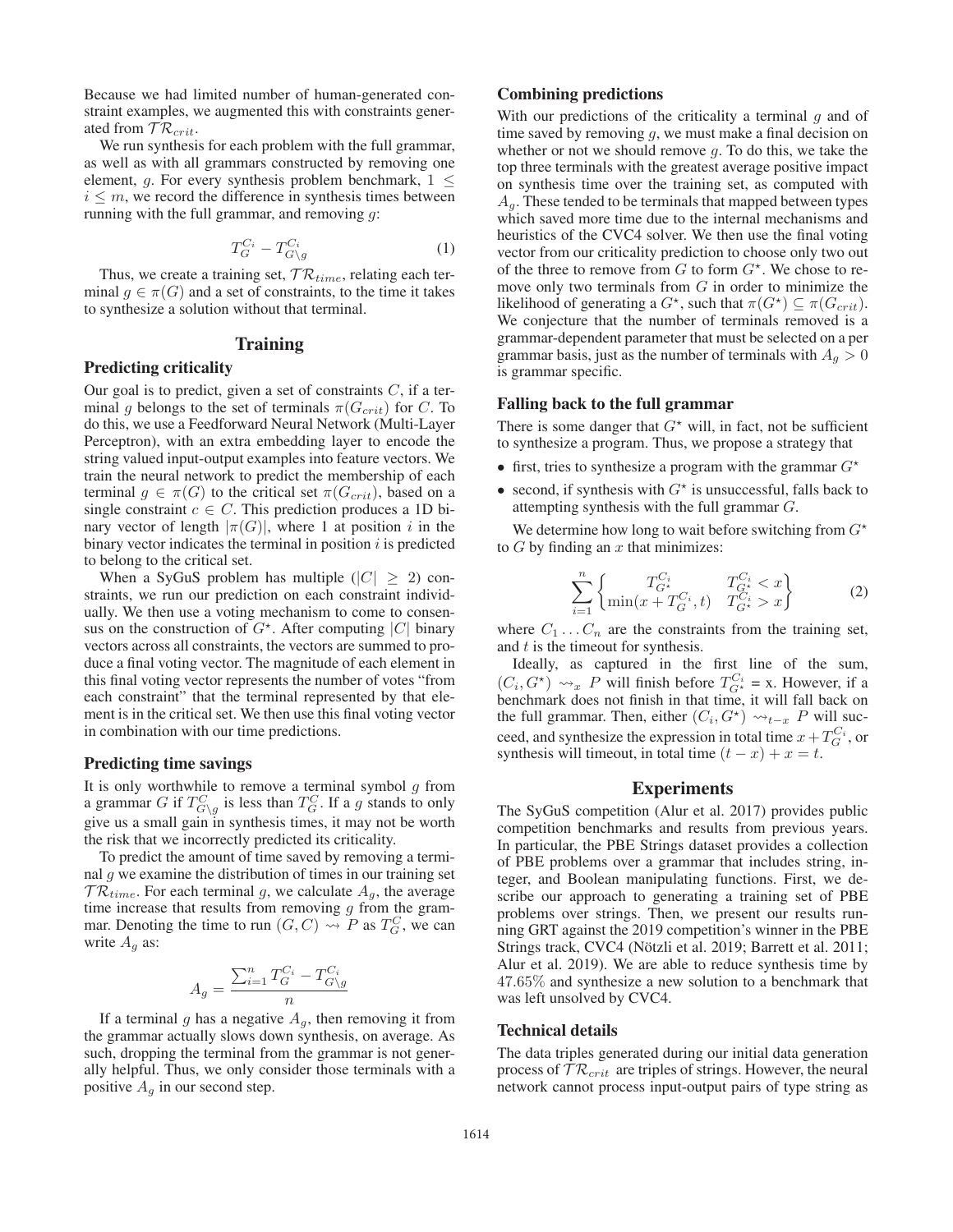

Figure 2: The top 20 problems with longest synthesis time for CVC4 (excepting timeouts), and the corresponding synthesis times for GRT+CVC4.

input. Thus, this data must be encoded numerically before it can be utilized to train the neural network. Each character in the input-output pairs is converted to its ASCII equivalent integer value. The size of each pair is then standardized by adding a padding of zeros to the end of each newly encoded input and output vector respectively. This creates two vectors: the encoded input and the encoded output, both of which have a length of 20. These two vectors are then concatenated to give us a single vector for training. By the end of this process the triples created in our first data generation step are now one vector of type  $\mathbb{N}^{40}$  representing the inputoutput pair and a correct label  $P$  that will be predicted.

To generate the training set for predicting synthesis times,  $TR_{time}$ , we combine human generated and automatically generated SyGuS problems. Specifically, we use 10 human generated SyGuS problems, and 20 randomly selected problems from  $\mathcal{TR}_{crit}$ .

The overall architecture of our model can be categorized as a multi-layer perceptron (MLP) neural network. More specifically, our model is made up of five fully connected layers: the input layer, three hidden layers, and the output layer. By using the Keras Framework, we include an embedding layer along with our input layer which enables us to create unique vector embeddings of length 100 for any given input-output pair in the dataset. This embedding layer learns the optimal weights used to create these unique vectors through the training process. Thus, we create an encoding of the input-output pairs for training, while simultaneously standardizing the scale of the vector before it reaches the first hidden layer. The hidden layers of the model are all fully connected, and all use the sigmoid activation function. In addition, we implement dropout during training to ensure that overfitting does not occur. The size of the hidden layers was calculated using a geometric series to ensure that there was a consistent decrease in layer size as the layers get closer to the output layer. Specifically, the size of each hidden layer was calculated by:

$$
HL_{size}(n) = input_{size} \left(\frac{output_{size}}{input_{size}}\right) \frac{\frac{n}{L_{num}+1}}{\frac{n}{L_{num}}}
$$
 (3)

where  $L_{num}$  represents the total number of layers in the network. Our model used the Adam optimization method and the binary-cross entropy loss function as it is well suited for multi-label classification. Overall, our model was trained on 124928 data points for 15 epochs with a batch size of 200 producing a training time of 228 seconds.

### Results

After generating our data sets and training our model, we wrote a wrapper script to run GRT as a preprocessor for CVC4's SyGuS engine. We compared the synthesis results of GRT+CVC4 with the synthesis results of running CVC4 alone. All experiments were run on MacBook Pro with a 2.9 GhZ Intel i5 processor with 8GB of RAM. CVC4 uses a default random seed, and is deterministic over the choice of that seed, so the results of synthesis from CVC4 on a given grammar and set of constraints are deterministic. We note that our training data in no way used any of the SyGuS benchmarks.

GRT+CVC4 outperformed directly calling CVC4 on 32 out of 64 benchmarks (50%), with a reduction in total synthesis time over all benchmarks from 1304.87 seconds with CVC4 to 683.09 seconds with GRT+CVC4. On one benchmark, CVC4 timed out and was not able to find a solution (even when the timeout was increased to 5000 seconds), while GRT+CVC4 found a solution within the timeout specified by the SyGuS Competition rules (3600 seconds). On one benchmark, both CVC4 and GRT+CVC4 timeout (TO) and are not able to find a solution. On the other 31 benchmarks, CVC4 performed the same (within  $\pm$ 0.1s) with and without the preprocessor. All the benchmarks for which CVC4 performed the same as GRT+CVC4 finish in under 2 seconds, and 28 of the 31 finish in under a second. In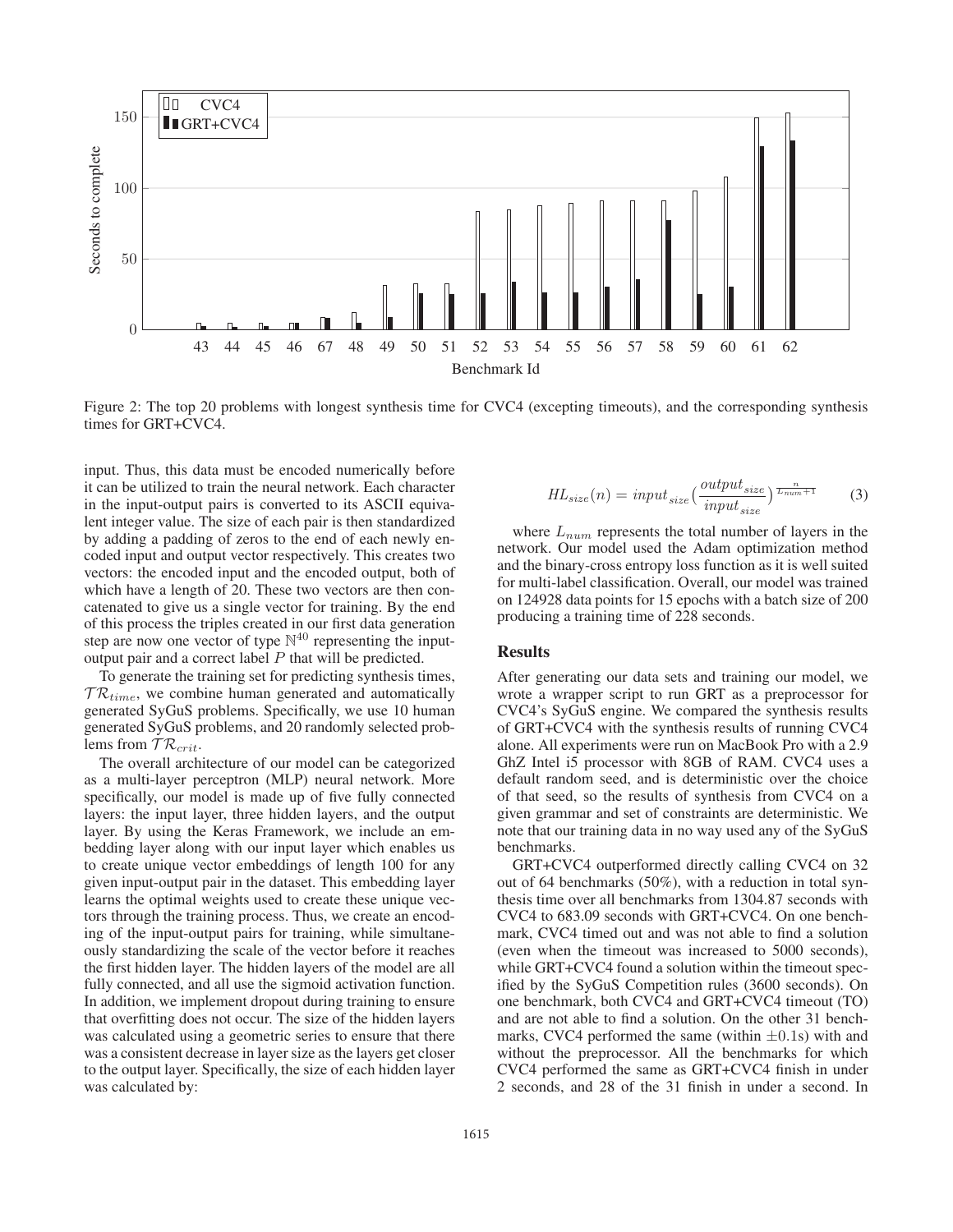

Figure 3: When the GRT+CVC4 found a different solution than CVC4, it was on average shorter than the solution found with the full grammar.

these cases there was little room for improvement even with GRT+CVC4.

Figure 4 shows the exact running times with both the full and reduced grammars from the benchmarks with the 30 largest running times with the full grammar. These are the benchmarks for which the synthesis times and size of the solution diverge most meaningfully, however all other data is available in the supplementary material for this paper. Figure 4 also shows |P| and |P<sup>\*</sup>|, the sizes of the programs found by the CVC4 and GRT+CVC4, respectively. We define size of a program as the number of nodes in the abstract syntax tree of the program. In terms of the grammar  $G$ , this is the number of terminals (including duplicates) that were composed to create the program.

In Figure 2, we present a visual comparison of the results for the 20 functions that took CVC4 the longest, while still finishing in the 3,600 second time limit. We note that we have the largest gains on the problems for which CVC4 is the slowest. Problems that CVC4 already handles quickly stand to benefit less from our approach.

In order to get a better baseline to understand the impact of GRT on running times, we ran a version of GRT with only the criticality prediction, which we call GRTC. In this case, GRTC+CVC4 actually performed worse than CVC4 by itself, increasing the running time on 53 out of the 62 benchmarks that did not timeout on CVC4.

On all but 5 benchmarks, CVC4 synthesized the same program when running with  $G$  and  $G^*$ . The sizes of the pro-<br>grams (in terms of the number of terminal symbols used) for grams (in terms of the number of terminal symbols used) for the benchmarks on which CVC4 synthesized different programs are shown in Figure 3. While on some benchmarks GRT+CVC4 produced a larger solution than CVC4, as a whole the sum of the size of all solutions for CVC4 was 806, while for GRT+CVC4 it was 789. Thus, overall, we were able to outperform CVC4 on size of synthesis as well.

The SyGuS competition scores each tool using the formula:  $5N + 3F + S$ , where N is the number of benchmarks solved (non-timeouts),  $F$  is based on a "pseudo-logarithmic

| id              | file                    | $T_G^C$   | $T_{G^{\star}}^C$  | P               | $P^{\star}$               |
|-----------------|-------------------------|-----------|--------------------|-----------------|---------------------------|
| 34              | lastname-small.sl       | 1.80      | 1.84               | $\overline{4}$  | $\overline{4}$            |
| 35              | bikes-long.sl           | 1.97      | 1.76               | 3               | 3                         |
| 36              | bikes-long-repeat.sl    | 2.08      | 1.71               | $\overline{3}$  | $\overline{\overline{3}}$ |
| 37              | lastname.sl             | 2.31      | 1.83               | $\overline{4}$  | $\overline{4}$            |
| 38              | phone-6-short.sl        | 3.23      | 1.22               | 11              | 11                        |
| 39              | phone-7-short.sl        | 3.26      | 1.26               | 11              | 11                        |
| 40              | initials-long-repeat.sl | 3.33      | 2.54               | $\overline{7}$  | 7                         |
| 41              | phone-5-short.sl        | 3.72      | 1.51               | 9               | 9                         |
| 42              | phone-7.sl              | 4.57      | 2.03               | 11              | 11                        |
| 43              | phone-8.sl              | 4.72      | 2.17               | 11              | 11                        |
| 44              | phone-6.sl              | 4.85      | 1.97               | 11              | 11                        |
| 45              | phone-5.sl              | 4.88      | 2.20               | 11              | 11                        |
| 46              | phone-9-short.sl        | 4.88      | 4.73               | 52              | 52                        |
| 47              | phone-10-short.sl       | 8.81      | 8.28               | 49              | 49                        |
| 48              | phone-9.sl              | 12.08     | 4.86               | 56              | 52                        |
| 49              | $phone-10.s1$           | 31.23     | 8.49               | 97              | 49                        |
| 50              | lastname-long.sl        | 32.40     | 25.49              | $\overline{4}$  | $\overline{4}$            |
| 51              | lastname-long-repeat.sl | 32.49     | 24.92              | $\overline{4}$  | $\overline{4}$            |
| $\overline{52}$ | phone-6-long-repeat.sl  | 83.59     | 25.31              | $1\overline{1}$ | 11                        |
| 53              | phone-5-long-repeat.sl  | 84.77     | 33.68              | 11              | 11                        |
| $\overline{54}$ | phone-7-long.sl         | 87.83     | 26.15              | 11              | 11                        |
| $\overline{55}$ | phone-7-long-repeat.sl  | 89.13     | $\overline{26.23}$ | 11              | 11                        |
| 56              | phone-5-long.sl         | 90.81     | 30.01              | 11              | 11                        |
| 57              | phone-8-long-repeat.sl  | 91.04     | 35.64              | 11              | 11                        |
| 58              | phone-9-long-repeat.sl  | 91.19     | 77.02              | 47              | 50                        |
| 59              | phone-6-long.sl         | 98.15     | 24.75              | 11              | 11                        |
| 60              | phone-8-long.sl         | 108.06    | 29.94              | 11              | 11                        |
| 61              | phone-10-long-repeat.sl | 149.53    | 129.43             | 49              | 65                        |
| 62              | phone-10-long.sl        | 153.32    | 133.22             | 49              | 65                        |
| 63              | initials-long.sl        | <b>TO</b> | <b>TO</b>          |                 |                           |
| 64              | phone-9-long.sl         | <b>TO</b> | 3516.21            |                 | 49                        |

Figure 4: Synthesis results over the 30 longest running benchmarks from SyGuS Competition's PBE Strings track.

scale" (Alur et al. 2017) indicating speed of synthesis, and  $S$  is based on a "pseudo-logarithmic scale" indicating size of the synthesized solution. On all three of these measurements, GRT+CVC4 performed better than CVC4. There are number of other synthesis tracks available in the SyGuS competition, which do not involve PBE constraints. We note that our approach can selectively be applied as a preprocessing step for input in the PBE track without incurring an overhead on other synthesis tasks.

Although we implemented a strategy to manage a switch from the reduced grammar back to the full grammar, we found in practice that the optimal strategy for our system was to exclusively use the reduced grammar. Because we had conservatively pruned the grammar, we had no need to switch back to the full grammar.

# **Conclusions**

In a way, by training on a dataset we generate from the output of the interpreter of the language, we are encoding an approximation of the semantics into our neural network. While the semantic approximation is too coarse to drive synthesis itself, we can use it to prune the search space of potential programs. By predicting terminals impact on synthesis time, we more conservatively remove only terminals likely to have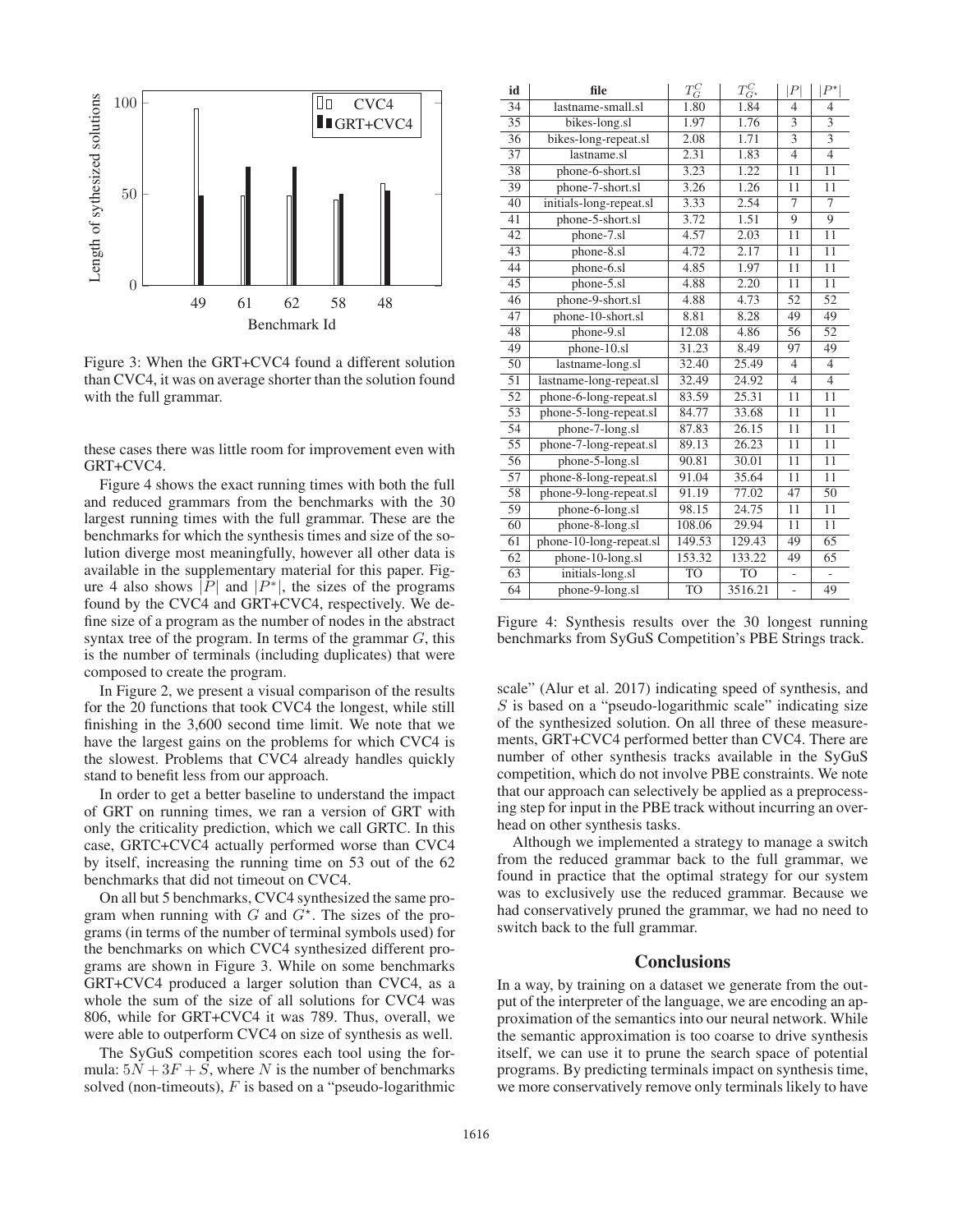a positive impact. In conjunction with analytically driven tools, we can then significantly improve synthesis times with very little overhead.

While we have presented GRT, which demonstrates a significant gain in performance over all existing SyGuS solvers, we still have many opportunities for further improvement. In our prediction of the potential time saved by removing a terminal from the grammar, we have simply used the average expected value over all samples in the dataset. By using a neural network here, we may be able to leverage some property of the SyGuS problem constraints to have more accurate potential time savings predictions. This would allow us, possibly in combination with a more advance prediction combination strategy, to more aggressively prune the grammar. The drawback to this approach is that we may then potentially remove too much from the grammar. One of the key features of GRT is that it introduces no new timeouts, that is, it does not remove any critical parts of the grammar.

Additionally, our prediction of criticality of a terminal uses a voting mechanism to combine the prediction based on each constraint. While this worked well in practice, this strategy ignores the potential for interaction between constraints. In our preliminary exploration, we were not able to construct a model that captures this inter-constraint interaction in a useful way. This may be a path for future work. In a similar vein, there exist a number of other works that define a criticality measure for each terminal in the SyGuS grammar (Balog et al. 2017; Kalyan et al. 2018). It may be possible to leverage these in place of our criticality measure, and in combination with our time savings prediction, to achieve better results.

So far we have only explored the PBE Strings track of the SyGuS Competition. The competition also features a PBE BitVectors track where our technique may have significant gains as well. This would require a new encoding scheme, but the overall approach would remain similar. In general, extending this work to allow for other PBE types, as well as more general constraints, would broaden the potential realworld application of SyGuS.

### References

Alur, R.; Bodik, R.; Juniwal, G.; Martin, M. M.; Raghothaman, M.; Seshia, S. A.; Singh, R.; Solar-Lezama, A.; Torlak, E.; and Udupa, A. 2013. Syntax-guided synthesis. In *2013 Formal Methods in Computer-Aided Design*, 1–8. IEEE.

Alur, R.; Fisman, D.; Singh, R.; and Solar-Lezama, A. 2017. Sygus-comp 2017: Results and analysis. *arXiv preprint arXiv:1711.11438*.

Alur, R.; Fisman, D.; Padhi, S.; Reynolds, A.; Singh, R.; and Udupa, A. 2019. The 6th competition on syntax-guided synthesis. https://sygus.org/comp/2019/results-slides.pdf. Accessed: 2019-11-20.

Andrychowicz, M., and Kurach, K. 2016. Learning efficient algorithms with hierarchical attentive memory. *arXiv preprint arXiv:1602.03218*.

Balog, M.; Gaunt, A. L.; Brockschmidt, M.; Nowozin, S.; and Tarlow, D. 2017. Deepcoder: Learning to write pro-

grams. In *5th International Conference on Learning Representations, ICLR 2017, Toulon, France, April 24-26, 2017, Conference Track Proceedings*.

Barrett, C.; Conway, C. L.; Deters, M.; Hadarean, L.; Jovanović, D.; King, T.; Reynolds, A.; and Tinelli, C. 2011. CVC4. In *International Conference on Computer Aided Verification*, 171–177. Springer.

Bunel, R.; Hausknecht, M.; Devlin, J.; Singh, R.; and Kohli, P. 2018. Leveraging grammar and reinforcement learning for neural program synthesis. *arXiv preprint arXiv:1805.04276*.

Chen, X.; Liu, C.; and Song, D. 2017. Learning neural programs to parse programs. *CoRR* abs/1706.01284.

Church, A. 1963. Application of recursive arithmetic to the problem of circuit synthesis. *Journal of Symbolic Logic* 28(4):289–290.

2019. codata - ai completions for your java ide. https://www. codota.com/. Accessed: 2019-09-03.

Cypher, A.; Halbert, D. C.; Kurlander, D.; Lieberman, H.; Maulsby, D.; Myers, B. A.; and Turransky, A., eds. 1993. *Watch What I Do: Programming by Demonstration*. Cambridge, MA, USA: MIT Press.

Devlin, J.; Bunel, R. R.; Singh, R.; Hausknecht, M.; and Kohli, P. 2017a. Neural program meta-induction. In *Advances in Neural Information Processing Systems*, 2080– 2088.

Devlin, J.; Uesato, J.; Bhupatiraju, S.; Singh, R.; Mohamed, A.-r.; and Kohli, P. 2017b. Robustfill: Neural program learning under noisy i/o. In *Proceedings of the 34th International Conference on Machine Learning-Volume 70*, 990– 998. JMLR. org.

Feng, Y.; Martins, R.; Wang, Y.; Dillig, I.; and Reps, T. W. 2017. Component-based synthesis for complex apis. In *Proceedings of the 44th ACM SIGPLAN Symposium on Principles of Programming Languages*, POPL 2017, 599–612.

Graves, A.; Wayne, G.; and Danihelka, I. 2014. Neural turing machines. *arXiv preprint arXiv:1410.5401*.

Gulwani, S. 2011. Automating string processing in spreadsheets using input-output examples. In *PoPL'11, January 26-28, 2011, Austin, Texas, USA*.

Gvero, T.; Kuncak, V.; Kuraj, I.; and Piskac, R. 2013. Complete completion using types and weights. In *ACM SIG-PLAN Conference on Programming Language Design and Implementation, PLDI '13, Seattle, WA, USA, June 16-19, 2013*, 27–38.

Joulin, A., and Mikolov, T. 2015. Inferring algorithmic patterns with stack-augmented recurrent nets. In *Advances in neural information processing systems*, 190–198.

Kaiser, Ł., and Sutskever, I. 2015. Neural gpus learn algorithms. *arXiv preprint arXiv:1511.08228*.

Kalyan, A.; Mohta, A.; Polozov, O.; Batra, D.; Jain, P.; and Gulwani, S. 2018. Neural-guided deductive search for real-time program synthesis from examples. *arXiv preprint arXiv:1804.01186*.